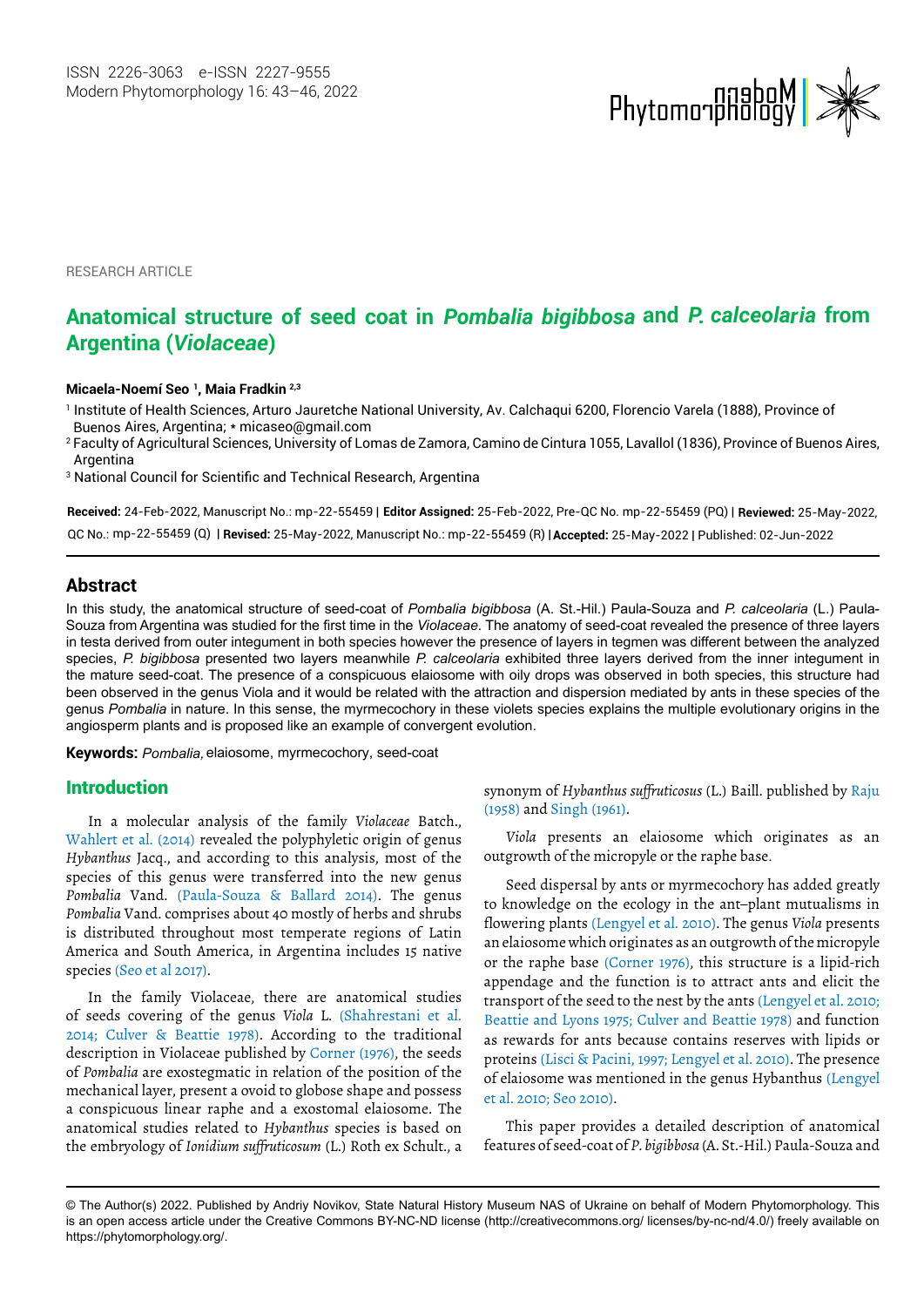*P. calceolaria* (L.) Paula-Souza in order to analyze the layers of tegmen and testa. To determine the presence of myrmecochory, the anatomical feature of elaiosome is observed to evaluate the possible dispersion by ants in nature.

## Materials and Methods

Plants with seeds were collected from natural habitats of northern Argentina and each specimen was given a voucher and a collector's number and deposited at Buenos Aires University Herbarium (BAFC). The collection data for the examined specimens are given in Tab. 1.

Collected seeds were fixed in 70% alcohol for 3 days. Transverse sections of lateral stems and leaves were made manually using commercial razor blades. The cross sections were stained with Toluidine Blue (O-Brien et al. 1964). Seed-coat layers was classified using current terminology described by Singh (1961) and the nomenclature used in the seed description was that defined by Corner (1976).

According to Singh (1961), the seed coat develops from the Inner Integument (II) and the Outer Integument (OI). The testa is formed from the three layers of the OI, the exotesta or Outer Testa (TSO) is an epidermis cuticularised and its cells have cellulose thickening of lamellate type. The cells of the middle testa (TSM) are thick-wailed and elongated at right angles. And the presence of calcium oxalate crystals is from the inner OI (TSI) which remains closely appressed to the sclerenchyma. In the tegmen, the Mechanical Layer (ML) or sclerenchyma derived from the outer II. The cells of the middle layer (TGM) of the II practically disappear, while those of the inner II (TGI) after thickening form the lining layer of the seedcoat.

## **Results**

The seed coat development of the analyzed species of *Pombalia* resembles the embryology of *I. suffruticosum* (Raju 1958; Singh 1961). Thus, according to the present investigation the three layers of the OI take part in the formation of the seed-coat and are in agreement with the presence of calcium oxalate crystal near to the ML, however differs in minor details in the layers of inner II and this differences are discussed in the present analysis of *P. bigibbosa* (Figs. 1A-1C) and *P. calceolaria* (Figs. 1D-1F).

The size of epidermal cells in each layer of the seed coat varies between the region of the seed, in the chalazal area (Fig. 1B and Fig. 1E) are longer than the lateral sides of the seed (Fig. 1A and Fig. 1D) in both species.

In transverse sections of the seed in both species of *Pombalia* (Fig. 1A and Fig. 1D) in the TSO there is cutinized epidermis with elongated cells and possesses mucilagous cells in *P. calceolaria* (Fig. 1D). Inside the TSM is formed by three to four layers of small and isodiametric cells, thick-walled and elongate at right angles to the cells of the mechanical layer. The oxalate crystals is observed in both species, the crystals are triangular to rectangular in *P. bigibbosa* (Fig. 1A) and quadrangular in *P. calceolaria* (Fig. 1D).

In the tegmen of both species there is also a single layer of exotegmic sclereids in the ML however the shape of the thick wall are quite different. *P. bigibbosa* presents braquysclereids (Fig. 1A) with massive thickened walls with a central pith however *P. calceolaria* present cells similar in shape similar to a osteosclereids the thickened is irregular to the anticlinal walls (Fig. 1D). Inside the inner epidermis of tegmen is covered by two layers of cells in both species (Fig. 1A and Fig. 1D): one layer presents small and isodiametric cells with thick-walled and the cells of other layer are rectangular with thin walls and without content in the interior. The disposition of these two layers differs between species, in *P. bigibbosa* the cells of outer of TGI is thick walled and the inner is thin walled (Fig. 1A), in *P. calceolaria* the cells thick walled are in the inner tegmen and the thin walls in the outer tegmen (Fig. 1D). According to Singh (1961), the TGM disappear and TGI persists in a mature seed, and based on the position of these layers, in *P. bigibbosa* the layer inside the TGI (Fig. 1A) corresponds to nucellus, which persist near the endosperm, and in *P. calceolaria* the layer of rectangular cells with thin walls corresponds to the TGM (Fig. 1D) which persist in the mature seed.

In the chalazal region of the seed, the layers of parenchymatous cells varies between specie located between the TSO and ML, *P. bigibbosa* presents more than twenty layers of parenchyma cells (Fig. 1B) and *P. calceolaria* exhibits four to six layers of parenchyma in TSM (Fig. 1E).

A longitudinal elaiosome was situated in the micropilar part of the seed in both species (Fig. 1C and Fig. 1F). In the transverse section of *P. bigibbosa* the elaiosome exhibit a triangle shape with an external layer of TSO and in the TSM twenty to thirty layers of small and isodiametric cells with thin walls, elongated to the right angles to the cells, some cells of TSO and testa presents oily drops in the outer elaiosome structure (Fig. 1C). In the transverse section of *P. calceolaria* the elaiosome is elongated like a tubular shape with an external layer of TSO and in the TSM near to twenty layers of small and isodiametric cells with thin walls, some cells of TSO presents oily drops (Fig. 1 F).

**Table 1.** List of localities and voucher of the collected seeds of *P. bigibbosa* and *P. calceolaria* in Argentine.

| <b>Species</b> | Procedence and voucher number                                                                                                     |
|----------------|-----------------------------------------------------------------------------------------------------------------------------------|
| P. bigibbosa   | Misiones. Dpto. Iguazú, Pto. Iguazú, PN. Cataratas del Iguazú, sendero Macuco, sendero Macuco. Seo 7 (BAFC).                      |
| P. bigibbosa   | Misiones. Dpto. Iguazú, Pto. Iguazú, PN. Cataratas del Iguazú, sendero Macuco, a 500 m. del CIES. Seo 19 y 27 (BAFC).             |
| P. bigibbosa   | Misiones. Dpto. Iguazú, Pto. Iguazú, PN. Cataratas del Iguazú, sendero Macuco, a 1800 m. del CIES. Seo 23 (BAFC).                 |
| P. bigibbosa   | Misiones, Dpto. Iguazú, PN. Cataratas del Iguazú, en la entrada del CIES, en los jardines alrededores del CIES. Seo 47<br>(BAFC). |
| P calceolaria  | Corrientes. Dpto. Ituzaingó, barrio Mil viviendas Yaciretá. En camping Municipal Soro. Seo 1 (BAFC).                              |
| P. calceolaria | Corrientes. Dpto. Ituzaingó, barrio Mil viviendas Yaciretá. Zona alta de lomada, camping Municipal Soro. Seo 16 y 17<br>(BAFC).   |
| P. calceolaria | Corrientes, Dpto. Ituzaingó, Bo. Mil Viviendas, en el Balneario Soro. Seo 59 (BAFC).                                              |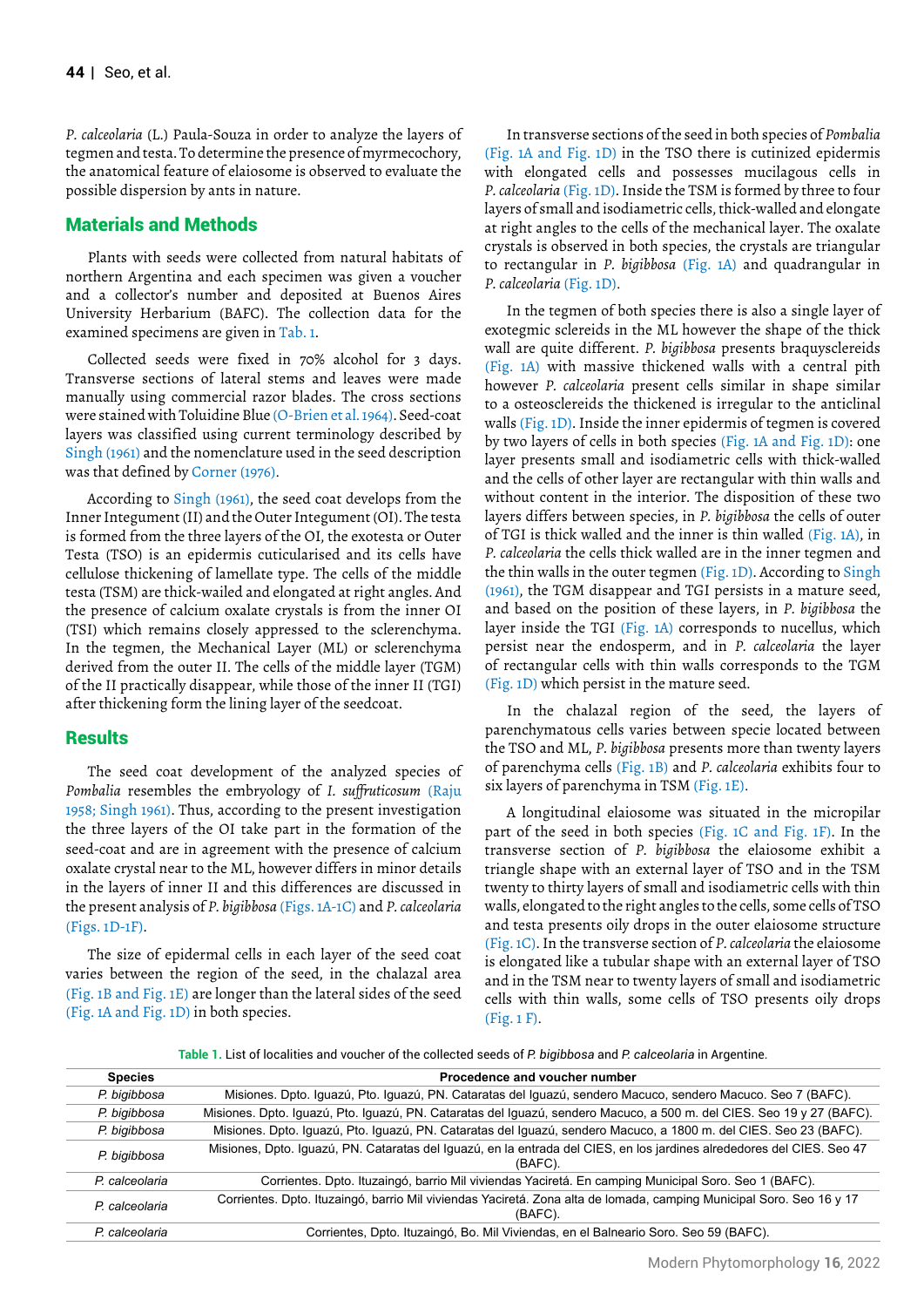

**Figure 1.** *Pombalia bigibbossa* (A,B and C). A: T.S. of seed coat with five layers of testa and tegmen (white triangle pointing to crystal); B: L.S. in chalazal region; C: L.S. with the elaiosome (black triangle pointing to oily drop); *Pombalia calceolaria* (D, E and F). D: T.S. of the seed coat with six layers of testa and tegmen (white triangle pointing to crystal); E: L.S. in chalazal region; F: L.S. with the elaiosome (black triangle pointing to oily content). (En: endosperm, nc: nucellus, mc: mucilage, ml: mechanical layer, tsm: middle testa, tso: outer testa, tgi: inner tegmen, tgm: middle tegmen. Scale bars: 10 μm (A-D), 200 μm (B, C, E, F).

## **Discussion**

Knowledge regarding the anatomical studies of seed coat in the genus *Pombalia* has not been studied, the first comprehensive research of this genus in Argentina. The seed coat development of the analyzed species of *Pombalia* resembles the embryology of *I. suffruticosum* (Singh 1961; Raju 1958), these authors concluded that all layers of the OI take part in the formation of the seed-coat (Singh 1961). Seed coat in the two species of *Pombalia* derived from II and OI however the number of layers in the inner tegmen varies between species, *P. calceolaria* presents six layers from both integuments, similar to the observations of Raju (1958) however *P. bigibbosa* presents five layers, TGM disappear in mature seed, similar to the description of Singh (1961). The presence of oxalate crystals and a single ML is similar in both species. The two species further differ in shape of the sclereids would provide additional taxonomic in the delimitation of species with fruits, which is one of the major unresolved problems in the specific identification of *Hybanthus* and *Pombalia* (Seo 2010).

In both species in the region of the microphyla the elaiosome

is conspicuous and in some cells of the testa presents oily drops, similar to the anatomy of the elaiosome previously observed in *Viola* (Culver & Beattie 1978; Singh 1961). In this sense, the presence of oil or lipid content in both species of *Pombalia* would suggest to be more attractive to the ants (Lengyel et al. 2010; Lisci & Pacini 1997) and the myrmecochory would be the dispersion of these seeds in the nature. Lengyel et al. (2010) suggested that the low costs of producing an elaiosome and the consistent selective benefits of myrmecochory, explain the numerous evolutionary origins in the angiosperm plants and proposed like an example of convergent evolution in biology.

## **Conclusions**

In the light of these findings, the anatomical analysis of the seed coat revealed and would provide information with high significance in the embryology of this genus *Pombalia* in order to improve the knowledge in Violaceae. However, further studies will be necessary to complete and the anatomy and embryology of the seed coat of these species has not been analyzed in the most species of *Pombalia* and will be essential